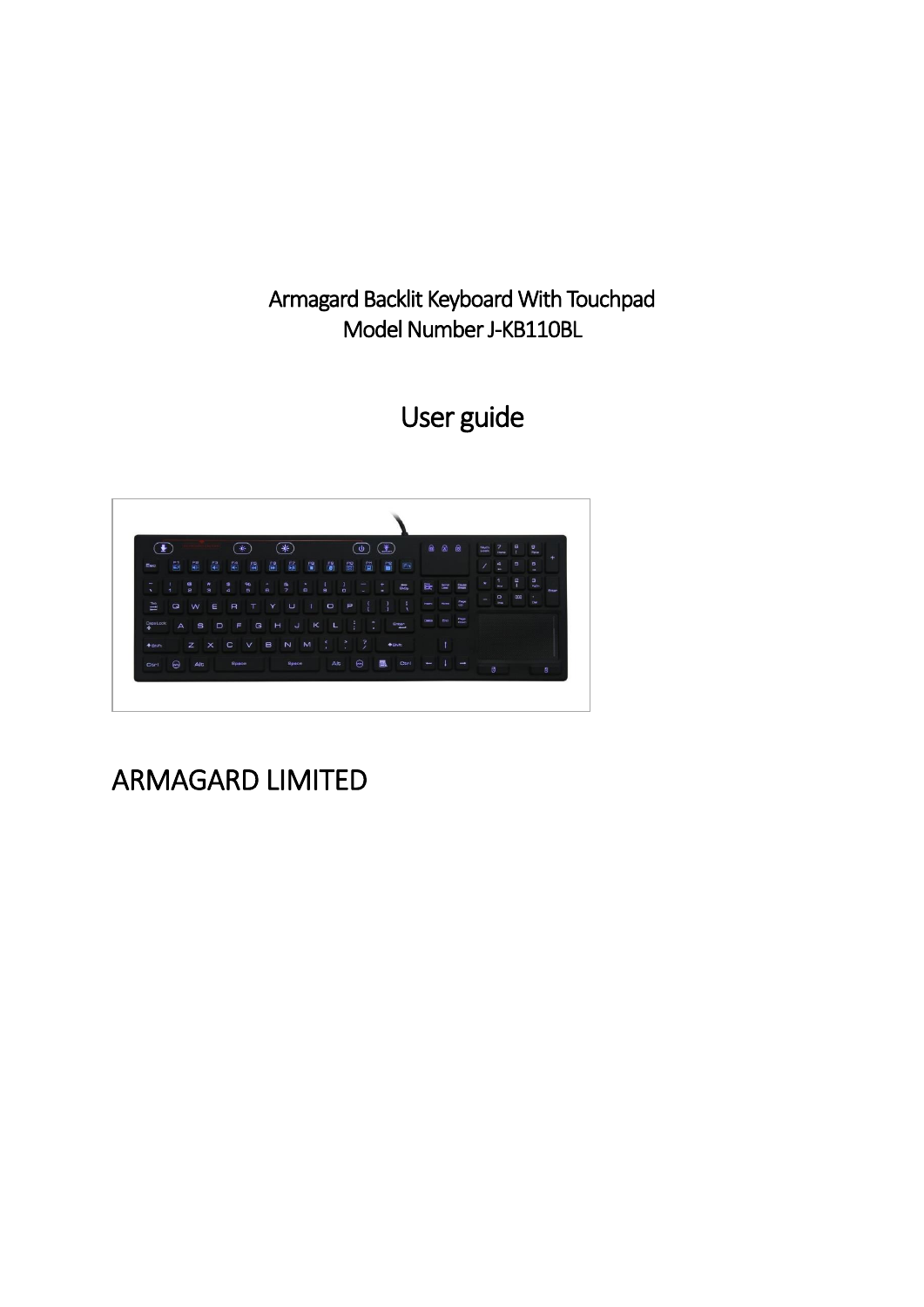# Table of Contents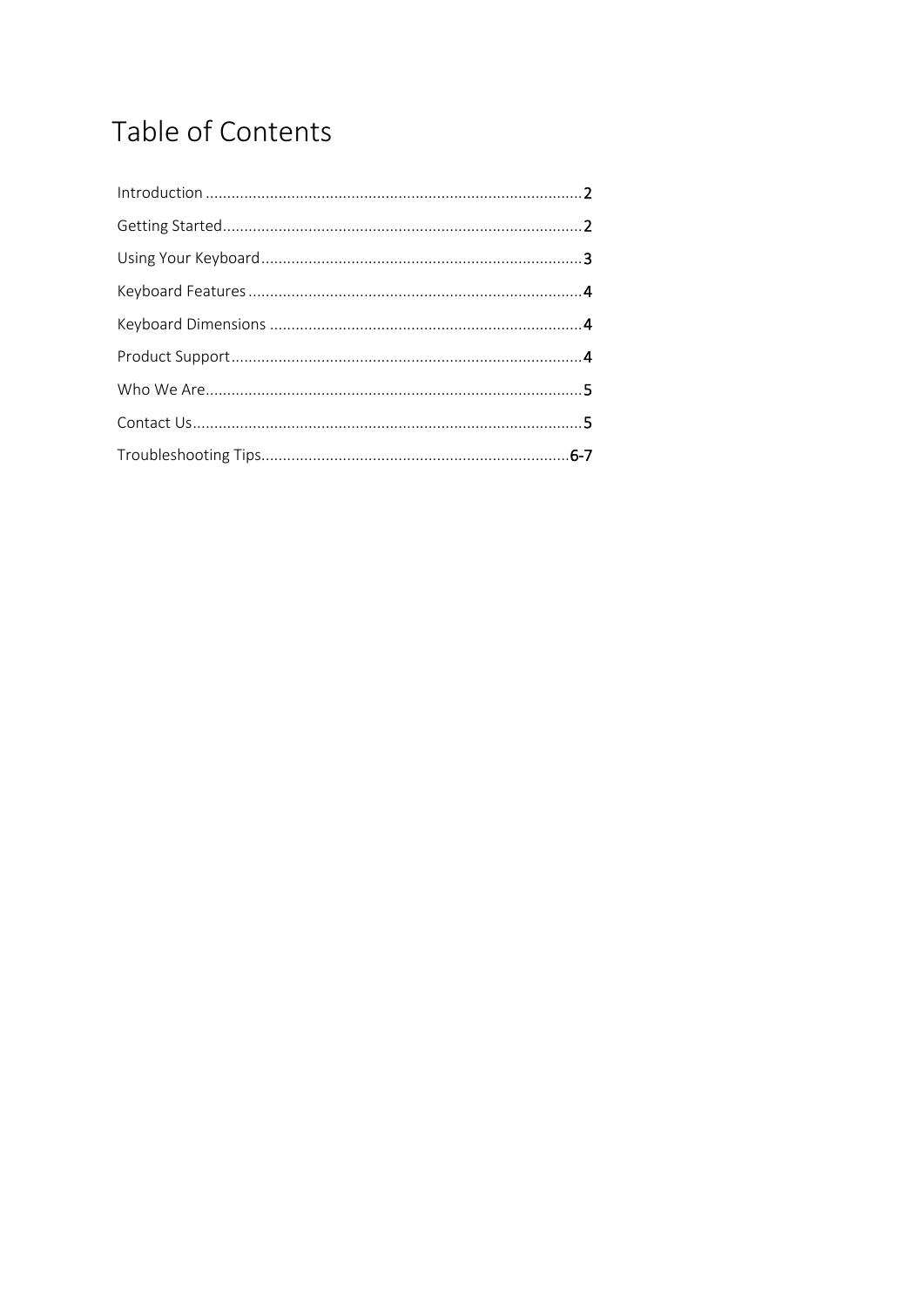### Introduction

Thanks for purchasing an Armagard backlit keyboard with touchpad. In order to help you setup your keyboard for use, this user guide provides all the instructions you need to get started.

## Getting Started

Your Armagard backlit keyboard with touchpad is compatible with: Microsoft® Windows®7/Vista®/XP/2000/ME/98

Step 1 – Ensure that your PC is powered up and the computer desktop screen is visible. Connect your keyboard to your PC system using the USB cable.

Step 2 – After connecting your keyboard, using the USB cable, you need to power up the keyboard. To do this, you need to press the button showing a downward pointing arrow (top left corner of the keyboard) and the power button (located just above the F10 and F11 keys), together at the same time.



Downward pointing arrow button

Power button

Step 3 – After powering up your keyboard the backlight feature will indicate that your keyboard is now operational (your keyboard should light up in blue). A message should appear on your desktop reading 'Installing Device Driver Software'. This simply means that the computer is picking up the signal from the keyboard and automatically configuring your keyboard ready for use. No action from you is required.

Step 4 – Once the device driver software has installed a message will appear on your screen indicating that the device has installed correctly.

## Congratulations! Your keyboard is now ready for use…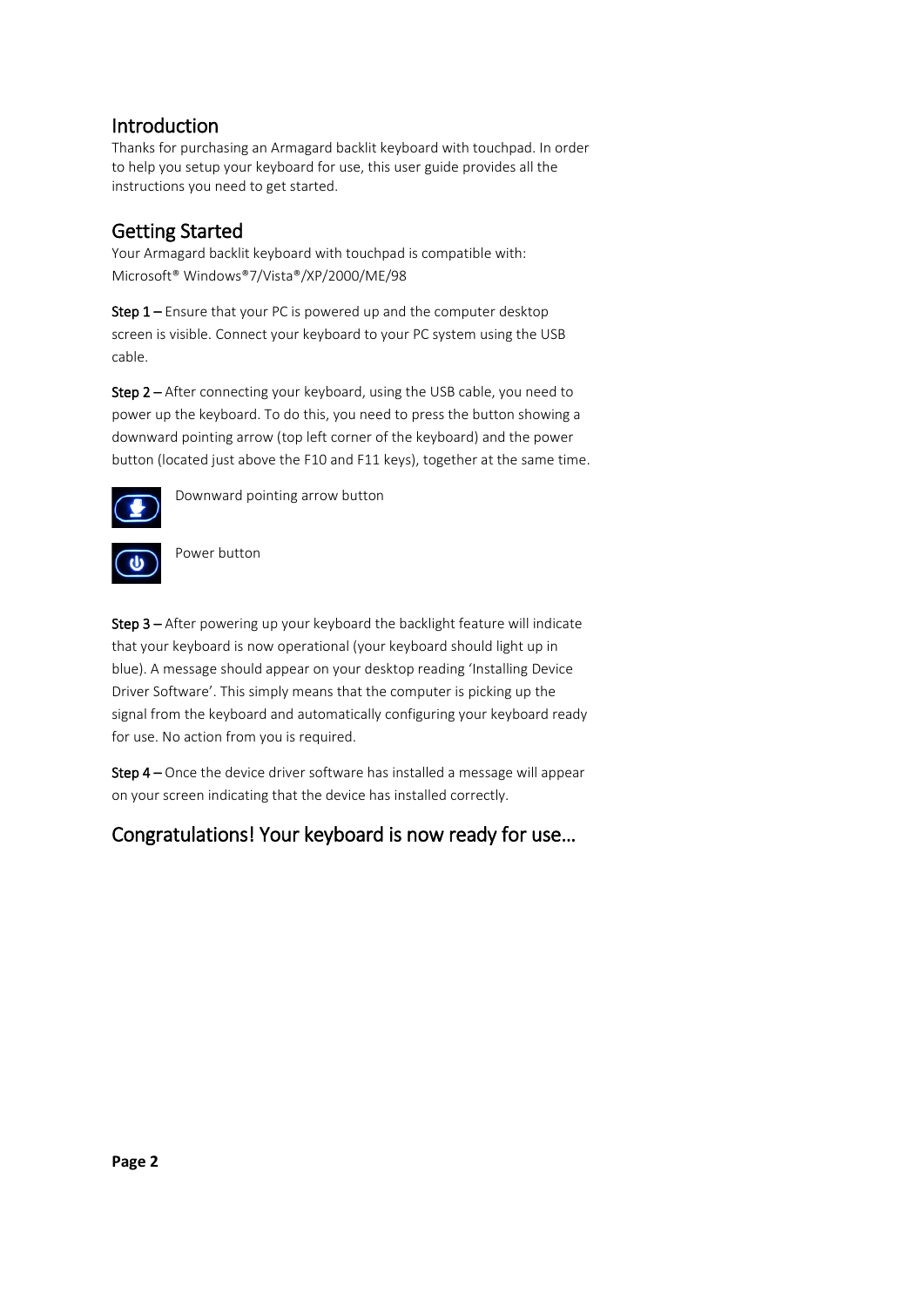## Using Your Keyboard

Your keyboard features 106 keys and 12 'function' keys. Armagard's backlit keyboard also features a touchpad (bottom right of keyboard) eliminating the need for a separate mouse.

You will also notice, in addition to the power on button and downward pointing arrow button, three further buttons:

Directly above the 'F4' key you will see a slightly faded 'sun symbol', which allows you to reduce the brightness of your screen monitor.



Use this button to reduce the brightness of your screen monitor.

Located above the 'F6' and 'F7' keys you will see a more prominent 'sun symbol', which allows you to increase the brightness of your screen monitor.



Use this button to increase the brightness of your screen monitor.

Directly above the 'F12' key you will find a button showing a light bulb, which allows you to control the backlight feature of the keyboard, you can set the backlight to on or off.



Use this button to turn the backlight feature on and off.

Aside from the function buttons shown in this user guide, your Armagard backlit keyboard with touchpad operates just like any other standard keyboard.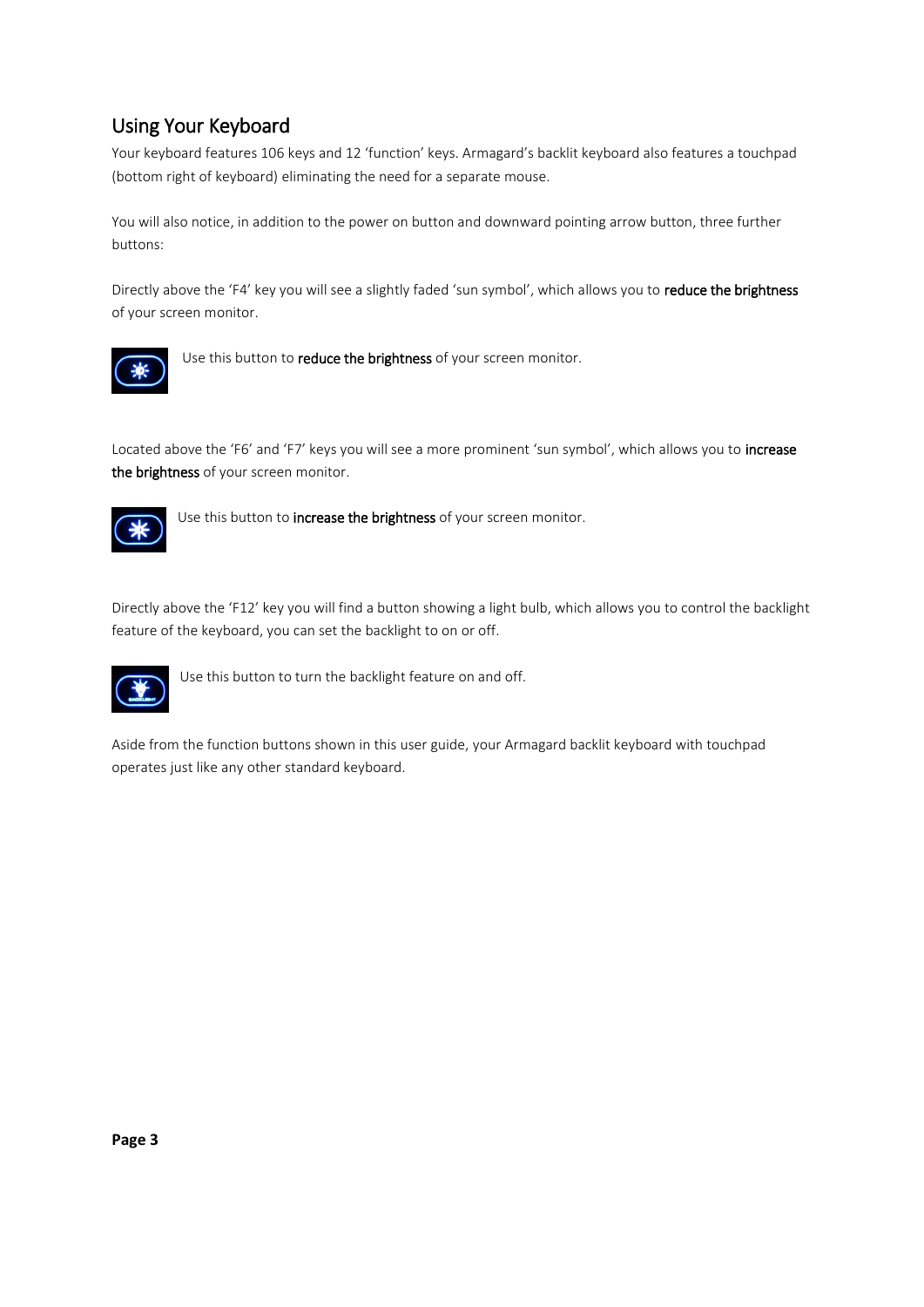### Keyboard Features

- Made of silicone therefore, washable and waterproof.
- Touchpad feature means separate mouse is not required.
- Rubberized surface provides comfort when typing compared with standard keyboards.
- Compatible with:
	- Microsoft®Windows®7
	- Vista®
	- $\times$  XP
	- $\times$  2000
	- $\times$  ME
	- $\sqrt{98}$
- IP68 (Ingress Protection) rating protects against dust, water and other airborne debris.

#### Keyboard Dimensions

- 409mm (L) approx.
- 139mm (W) approx.
- 11mm (D) approx.

#### Product Support

Should you require further support on how to use your Armagard backlit keyboard with touchpad, please e-mail sales@armagard.com or alternatively, call 0121 608 7226.

An online version of this manual is available to download from the Armagard support site. Please visit www.armagard.com and click SUPPORT.

Thank you,

The Armagard Team.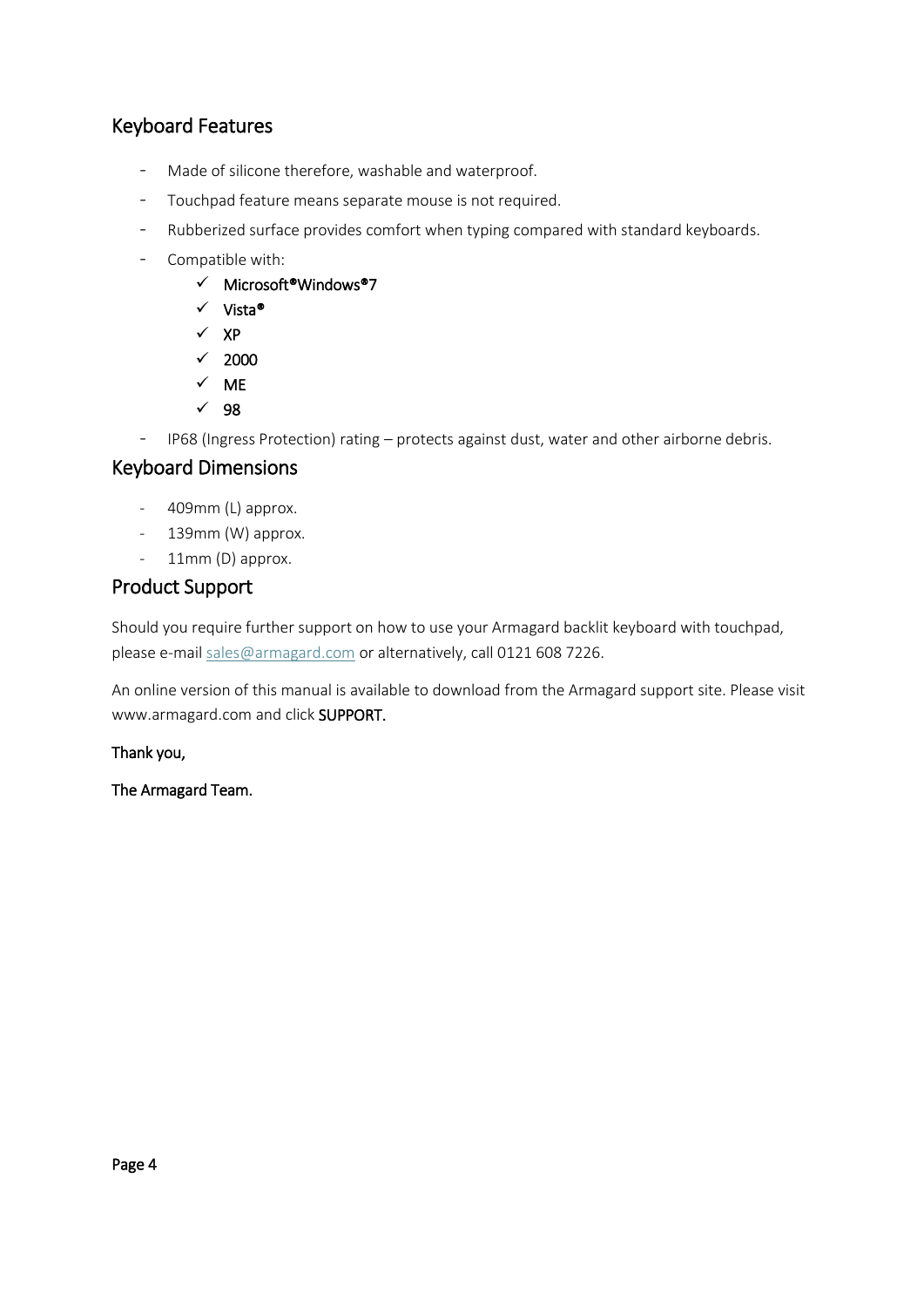#### Who we are

Armagard specialise in the design, manufacture and distribution of protective enclosures for PCs, printers and digital signage, supplying customers on an international scale. In 2013, Armagard received two awards (the Queen's Award and Chamber Award) in recognition of their contribution to international trade.

## Contact Us

9 Fortnum Close, Kitts Green, Birmingham, B33 0LG.

Phone: 0121 608 7226 Email: sales@armagard.com Web: www.armagard.com

A ARMAGARD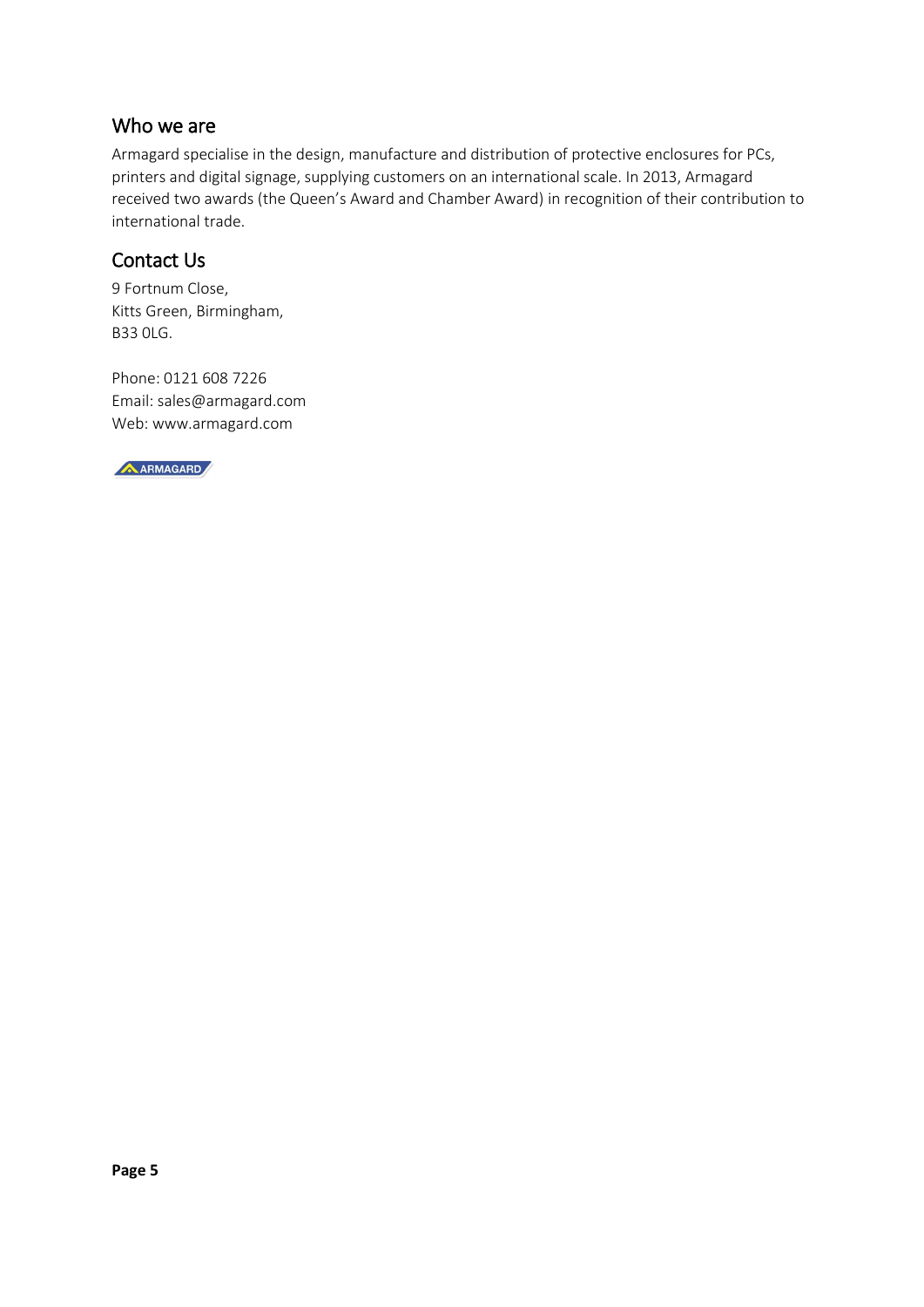## Troubleshooting Tips

The majority of PCs have a 'power save' mode, which puts your computer into 'idle' or 'sleep' mode if it is not used for a lengthy period of time whilst switched on.

The Armagard Backlit Keyboard with Touchpad (Model Number J-KB110BL) uses power from the PC and therefore, should your computer enter 'idle' mode the keyboard will also enter 'idle' mode.

When the keyboard enters 'idle' mode simply moving the mouse cursor will not reboot the keyboard, a change in your PC settings will be required.

Please follow the instructions below in order to eliminate the problem of your keyboard becoming non-functioning after entering 'idle' mode. If this fails to solve the problem, please call Armagard support.

#### Instructions

- 1. Disconnect & reconnect your keyboard following the 'Getting Started' instructions on page 2.
- 2. On your keyboard, press the Windows key + the R key and a dialogue box will open (RUN).



- 3. In the search field (marked Open:) type devmgmt.msc and click OK
- 4. A menu will appear, click on mice and other pointing devices for each device that appears you will need to do the following:

Right click the device and select properties.

Click the power management tab.

Make sure the tick box next to 'allow the computer to turn off this device to save power' DOES NOT have a tick in it.

Make sure the tick box next to 'allow this device to wake the computer' **DOES** have a tick in it.

Click OK.

5. After completing the actions in step 3, click on universal serial bus controllers – for each device that appears you will need to do the following:

Right click the device and select properties.

Click the power management tab.

Make sure the tick box next to 'allow the computer to turn off this device to save power' DOES NOT have a tick in it.

Click OK.

6. After completing the actions in step 4, close the device manager.